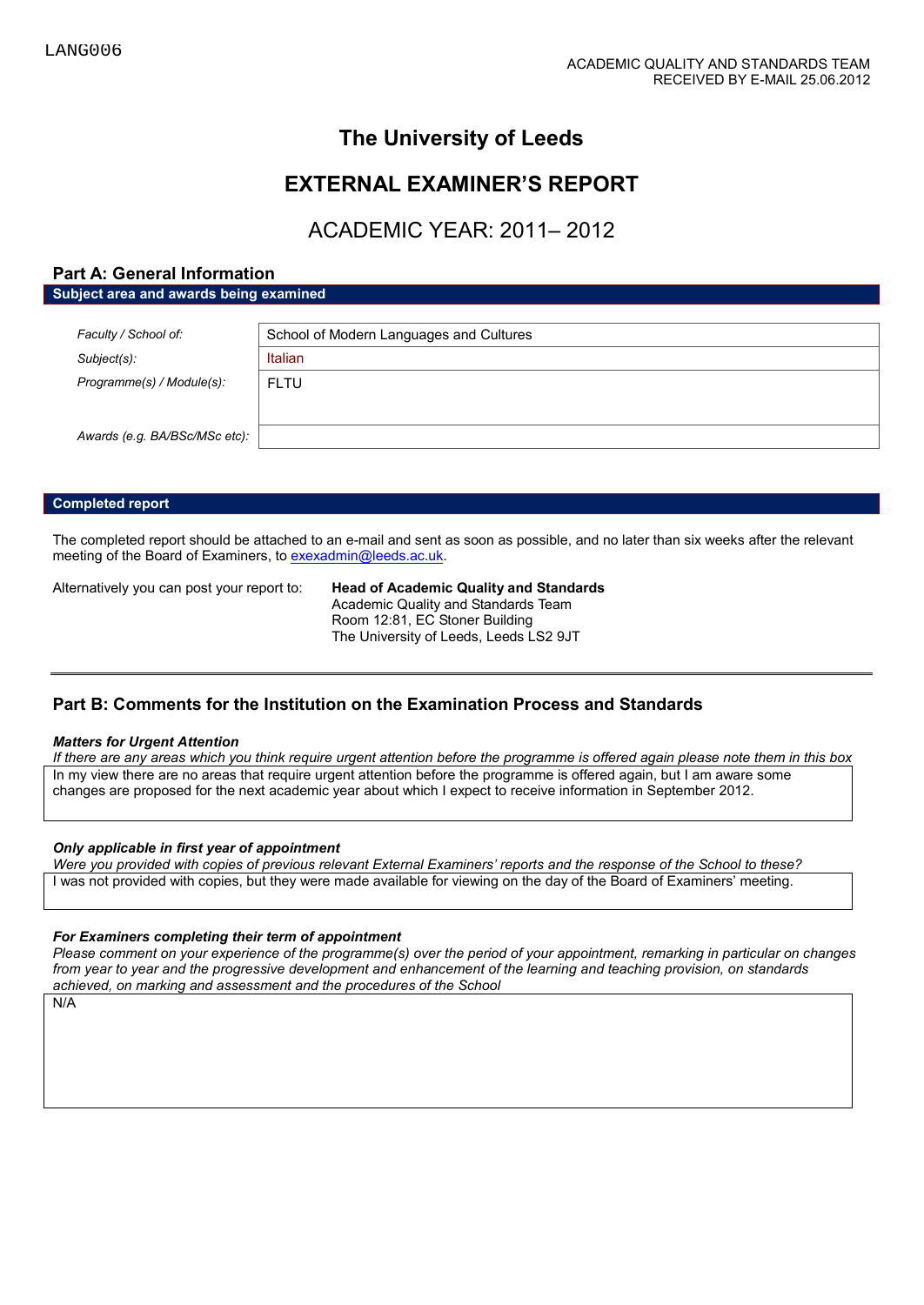#### **Standards**

### **1. Please indicate the extent to which the programme Aims and Intended Learning Outcomes (ILOs) were commensurate with the level of the award**

- *The appropriateness of the Intended Learning Outcomes for the programme(s)/modules and of the structure and content of the programme(s);*
- *The extent to which standards are appropriate for the award or award element under consideration.*

I found the programmes well structured and both the structure and the content of the programmes were appropriate to the Intended Learning Outcomes.

The standards were appropriate for the award element under consideration.

## **2. Did the Aims and ILOs meet the expectations of the national subject benchmark (where relevant)?**

• *The comparability of the programme(s) with similar programme(s) at other institutions and against national benchmarks and the Framework for Higher Education Qualifications.*

I can confirm that the programmes are comparable to similar programmes at other institutions of which I have experience and also against national benchmarks and the Framework for Higher Education Qualifications.

### **3. Please comment on the assessment methods and the appropriateness of these to the ILOs**

- *The design and structure of the assessment methods, and the arrangements for the marking of modules and the classification of awards;*
- *The quality of teaching, learning and assessment methods that may be indicated by student performance.*

I found that the range of assessment methods used was excellent. Formative and summative modes are well balanced and s tudents are r equired t o dev elop a nd d emonstrate a l arge n umber of skills. T he des ign an d s tructure of t he assessment methods were, therefore, entirely appropriate to the ILOs.

Marking was consistent, fair and appropriate in all modules.

The quality and organization of the language teaching was excellent as demonstrated by the impressive overall standards of the students' performance. I found good examples of effective practice in teaching and assessment such as the use of self-reflective portfolios requiring students to think about their learning experience and learning strategies.

#### **4. Were students given adequate opportunity to demonstrate their achievement of the Aims and ILOs?**

- *The academic standards demonstrated by the students and, where possible, their performance in relation to students on comparable courses;*
- *The strengths and weaknesses of the students as a cohort.*

I found the standard of written and oral work good on the whole and sometimes very good. Activities were designed in a way that would enhance the students' learning experience. A wide range of skills have been tested and students were given adequate opportunity to demonstrate their achievement of the Aims and ILOs.

The spread of marks was typical of language courses with a few at the top of the range, a few at the pass range with the vast majority in the middle. As one would expect, there was individual strength and weakness from student to student, but there were no group trends.

#### **5. For Examiners responsible for programmes that include clinical practice components, please comment on the learning and assessment of practice components of the curriculum** N/A

#### **6. Please comment on the nature and effectiveness of enhancements to the programme(s) and modules since the previous year**

*It would be particularly helpful if you could also identify areas of good practice which are worthy of wider dissemination.*  N/A (This is my first year as external examiner).

### **7. Please comment on the influence of research on the curriculum and learning and teaching**

*This may include examples of curriculum design informed by current research in the subject; practice informed by research; students undertaking research.* 

#### **For Examiners involved in mentoring arrangements**

N/A

**8. If you have acted as a mentor to a new External Examiner or have received mentor support please comment here on the arrangements**

I have received prompt mentor support when needed and the arrangements were good.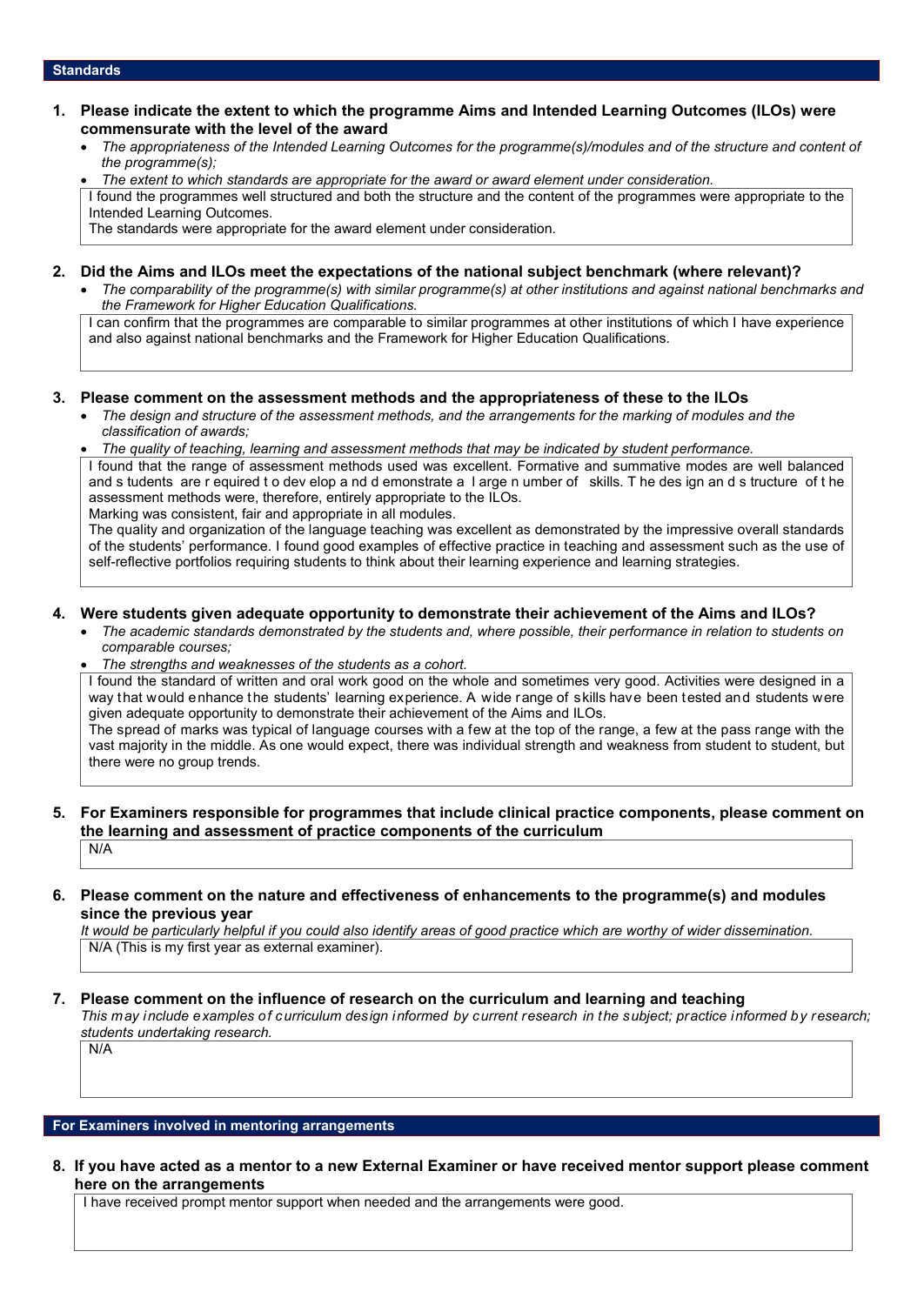#### **9. The University and its Schools provide guidance for External Examiners as to their roles, powers and responsibilities. Please indicate whether this material was sufficient for you to act effectively as an External Examiner.**

• *Whether External Examiners have sufficient access to the material needed to make the required judgements and whether they are encouraged to request additional information.*

The material I received regarding my role, powers and responsibilities was adequate and detailed. I was encouraged to request additional information if needed.

- **10. Did you receive appropriate documentation relating to the programmes and/or parts of programmes for which you have responsibility, e.g. programme specifications or module handbooks, marking criteria?**
	- *The coherence of the policies and procedures relating to External Examiners and whether they match the explicit roles they are asked to perform.*

I received all the documentation relating to the programmes for which I have responsibility. This included the External Examiner H andbook, P rogramme S pecifications, Student H andbook an d Tutor H andbook. T he doc umentation w as appropriate and very detailed.

#### **11. Were you provided with all draft examination papers/assessments? Was the nature and level of the questions appropriate? If not, were suitable arrangements made to consider your comments?**

I was provided with all draft examination papers. The exams were well structured, the nature of the questions was appropriate and reflected the topics as reported in the Scheme of Work; also the level of difficulty reflected the relative levels of the Common European Framework.

**12. Was sufficient assessed / examined work made available to enable you to have confidence in your evaluation of the standard of student work? Were the scripts clearly marked/annotated?** 

All the assessed and examined work was made available and I was able to read a large sample of work which enabled me to ev aluate the s tandard of t he s tudents' work pr operly. E ach s cript was c learly m arked and i ncluded a v ery det ailed formative feedback.

#### **13. Was the choice of subjects for dissertations appropriate? Was the method and standard of assessment appropriate?**

N/A

**14. Were the administrative arrangements satisfactory for the whole process, including the operation of the Board of Examiners? Were you able to attend the meeting? Were you satisfied with the recommendations of the Board?**

The administrative arrangements and the operation of the Board of Examiners were very good. I was able to attend the meeting which was conducted scrupulously and I was satisfied with the recommendations given.

#### **15. Were appropriate procedures in place to give due consideration to mitigating circumstances and medical evidence?**

Yes.

#### **Other comments**

#### **Please use this box if you wish to make any further comments not covered elsewhere on the form**

I would like to thank <<>> for her recommendation and <<>> for inviting me to undertake the role of external examiner for Italian at the Language Centre of such a prestigious university.

I would also like to thank the administrative staff for their kindness, promptness and efficiency. Everything worked smoothly and my overall reactions in my first year as external have been very positive.